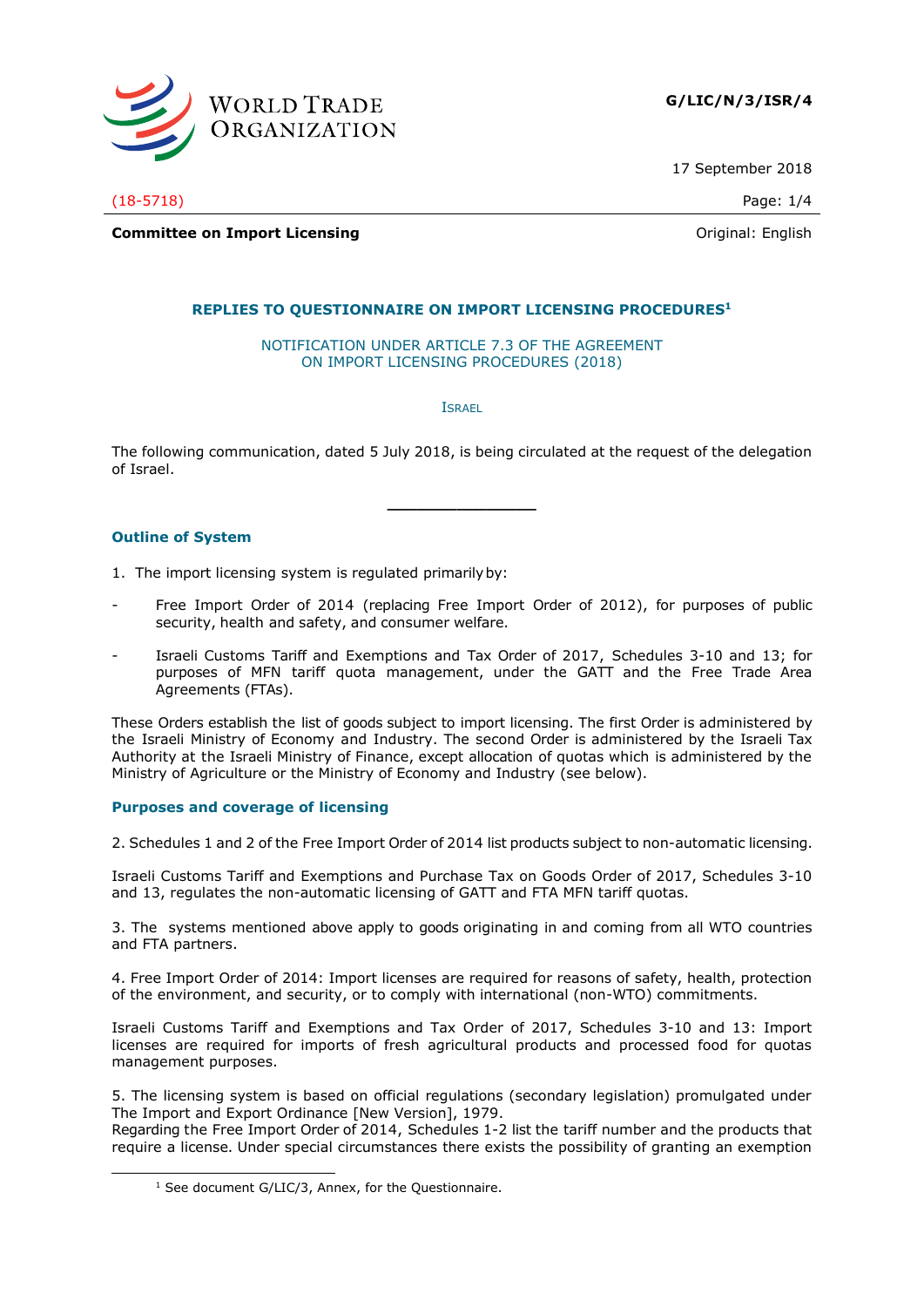from these requirements, specifically based on the designation of the products. The government may not abolish the system without legislative approval.

Regarding the Israeli Customs Tariff and Exemptions and Tax Order of 2017, Schedules 3-10 and 13, no administrative discretion (exemption) is allowed for the government in order to abolish the system without legislative approval.

#### **Procedures**

- 6.I. According to Israeli Customs Tariff and Exemptions and Purchase Tax on Goods Order of 2017 Schedules 3-10 and 13, for products under restriction, the quota system is administered by the Ministries of Agriculture and Rural Development (for agricultural products and fresh food) and Economy and Industry (for processed food). Before the end of each calendar year, both Ministries announce the opening of the quotas for the coming year on their websites and in two daily newspapers. The announcement includes information on source countries, HS codes, and quota volumes.
- II. There are two periods in which licenses for the purpose of quota allocation are issued; at the beginning of the year (January) and the middle of the year (June-July). For the vast majority of the goods, licenses are granted for 12 months, from  $1<sup>st</sup>$  January to  $31<sup>st</sup>$  December. However, by mid-year, the Quota Allocation Committee examines the extent to which the quota is utilized by each importer. The Committee reserves the right to recall licenses of importers who have not utilized at least 40% of the granted quantity by mid-year. The unutilized quantity is then re-allocated to other bidders who have demonstrated that they have imported at least 50% of the quota granted to them by mid- year. There is a group of products under the quota system that is characterized by low demand. For that group the licenses are allocated on a first come first serve basis throughout the year.
- III. Licenses are allocated to importers regardless of whether they are producers of like products. Guidelines determine that importers that do not utilize the licenses issued to them cannot submit requests for licenses for these products in the following year. Unutilized allocations are not added to quotas for the next year. The list of importers to whom licenses have been allocated is published on the web site of the relevant Ministries.
- IV. From the time of announcing the opening of quotas, a period of four weeks is allowed for the submission of applications for licenses.
- V. Applications for licenses under preferential and WTO quotas are normally processed within 4 to 6 weeks. Some applications are processed within a shorter time frame.
- VI. Import licenses are granted on the date of opening of the period of importation. If necessary, the licenses are extended for another period of time.
- VII. In most cases, licenses applications are considered by one administrative organ. The specific organs which must be approached, relevant to the product, are specified in Schedules 1 and 2 of the Free Import Order of 2014.
- VIII. Allocation is generally determined according to demand and size of quotas. Specific methods of allocation are used according to size of the quotas and number of applicants. The methods used include mainly past performance and FCFS. For highly demanded products a competitive tender (auction) method is used in which the bidders compete on the price for the consumer and the bidder that proposed the lowest price is granted the license to import under the quota. In addition, the lottery system still exists but is rarely used.

In general, the quotas are divided into equal portions, for allocation between applicants. Maximum allocation per importer may not exceed 20 per cent of a given quota.

Priority is given to local producers, in allocation of raw materials, in proportion to the volume of the producers' consumption of materials under quotas. Applications are examined on receipt.

IX. There are no such arrangements.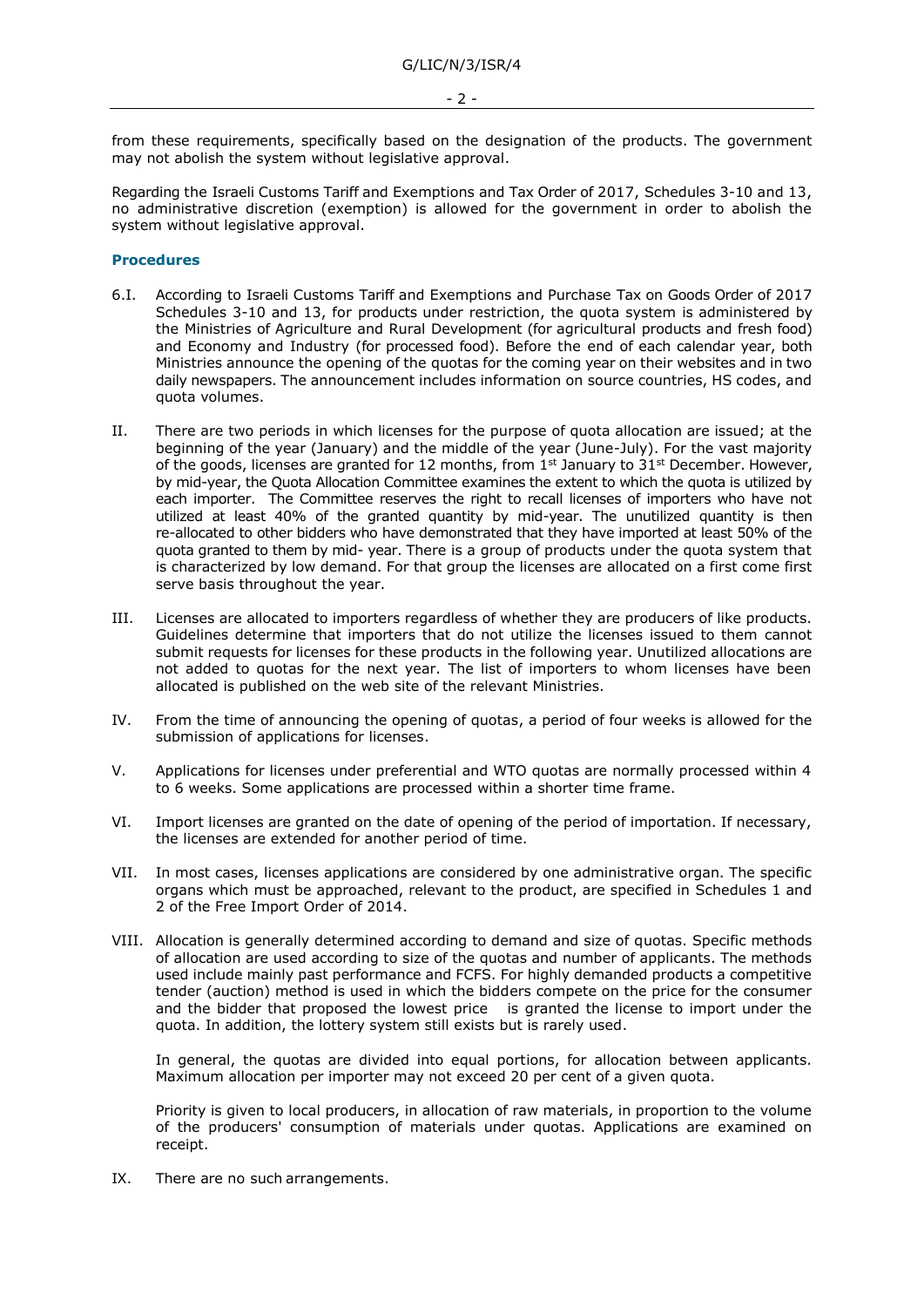# X. Non applicable.

- XI. No.
- 7.(a) There is no requirement for a certain period of time between the application for a license and the importation of the goods. Licenses can be obtained for goods arriving at the port without a license.
- (b) Under certain circumstances, a license can be granted immediatelyon request.
- (c) In general, there are no limitations as to the period of the year during which application for license and/or importation may be made. Nonetheless, for some fresh agricultural products the license/quota could be given for specific seasons of the year.
- (d) In most cases, licenses applications are considered by one administrative organ. The specific organs which must be approached, relevant to the product, are specified in Schedules 1 and 2 of the Free Import Order of 2014.

8. None. The reasons for any refusal are given to the applicant in writing. In the event of refusal to issue a license, the applicant has a right of appeal by petitioning to an administrative court. The applicant also has the right to apply again later.

# **Eligibility of importers to apply for licence**

9. All persons, firms and institutions are eligible to apply for licenses. In some specific areas, there is a registration fee and there are published lists of authorized importers.

# **Documentation and other requirements for application for licence**

10. Two sample application forms are attached, one for an Import License under the Free Import Order of 2014, and another for an Import license under the Israeli Customs Tariff and Exemptions and Tax Order of 2017, Schedules 3-10 and 13 for quotas management purposes. There are no standard documents that apply for all products.

11. Upon actual importation, an importer is required to submit the import license.

12. For most goods there are only standardization tests. In addition, there is a licensing fee or administrative charge in some specific areas, the amount of the fee various rely on the nature of the goods.

13. No.

# **Conditions of licensing**

14. For import licenses under the Free Import Order of 2014: The validity of the licenses can vary (usually between 2-5 years) according to the nature of the goods. The extension of a license may be considered if the applicant so requests.

For import licenses under the Israeli Customs Tariff and Exemptions and Tax Order of 2017, Schedules 3-10 and 13 for quotas management purposes: there are two periods in which licenses are issued; at the beginning of the year (January) and the middle of the year (June-July). For the vast majority of the goods, licenses are granted for 12 months, from  $1<sup>st</sup>$  January to 31<sup>st</sup> December.

There is a group of products under the quota system that is characterized by low demand. For that group the licenses are allocated on a first come first serve basis throughout the year. For these licenses the validity cannot be extended and the importer is required to apply again in order to obtain a license to import under the quota.

15. There is no penalty for the non-utilization of a license or a portion of it. Nevertheless, for licenses for the purpose of quota allocations, an importer who did not utilize a license may not apply for the reserves nor for the following year.